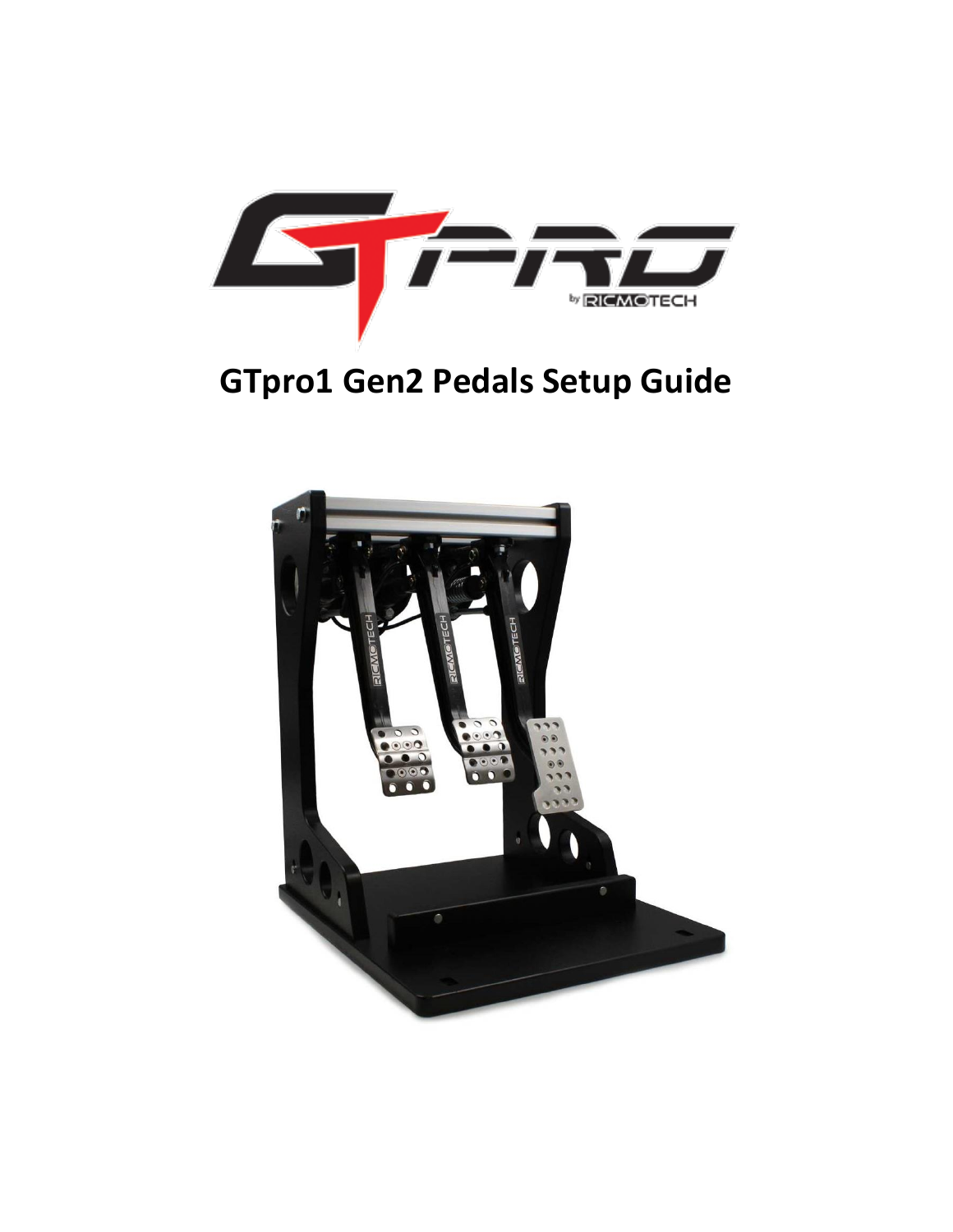### **Features and Benefits**

- Built using real after-market automotive pedals
- Brake can read up to 100lbs of pedal force, can be higher upon request
- Brake has exponentially increasing resistance like real brakes
- Brake pedal firmness is infinitely adjustable
- Brake designed to push back with hydraulic fluid rather than a spring
- Real master cylinder on brake and clutch with metal reservoir to eliminate breakage and leaks
- Industrial pressure sensor on master cylinders reads pedal forces with high accuracy
- Pedal adjustability as possible in a real car
- Remote sensor unit for brake has user-changeable resistance modules to tailor the pedal resistance
- Brake pedal has small initial dead zone typical of the master cylinder bypass valve closing
- Optional resistance modules provide different brake pedal resistance effects
- Microcontroller based Intelligent Pedal Control Unit (PCU)
- PCU firmware is upgradable
- Reads pedals 1000 times per second
- Up to 1,000 pedal updates sent to game per second (PC Limitation)
- Electronic adjustable dead zones and limits for all pedals
- Changeable response (linearity) curves for all pedals imitates characteristics of various brake pad compounds, clutch materials, and carburetor/throttle body responses
- Stores Profiles in on PC
- Baseline Settings Stored In Black Box EEPROM to work across all games
- Powered by USB
- For PC only
- Compatible with Win XP, Vista, 7, 8 and 10 (32- and 64-bit)
- Simple Installation
- Free Technical Support
- One-year warranty on mechanical components
- Two-year warranty on electronic components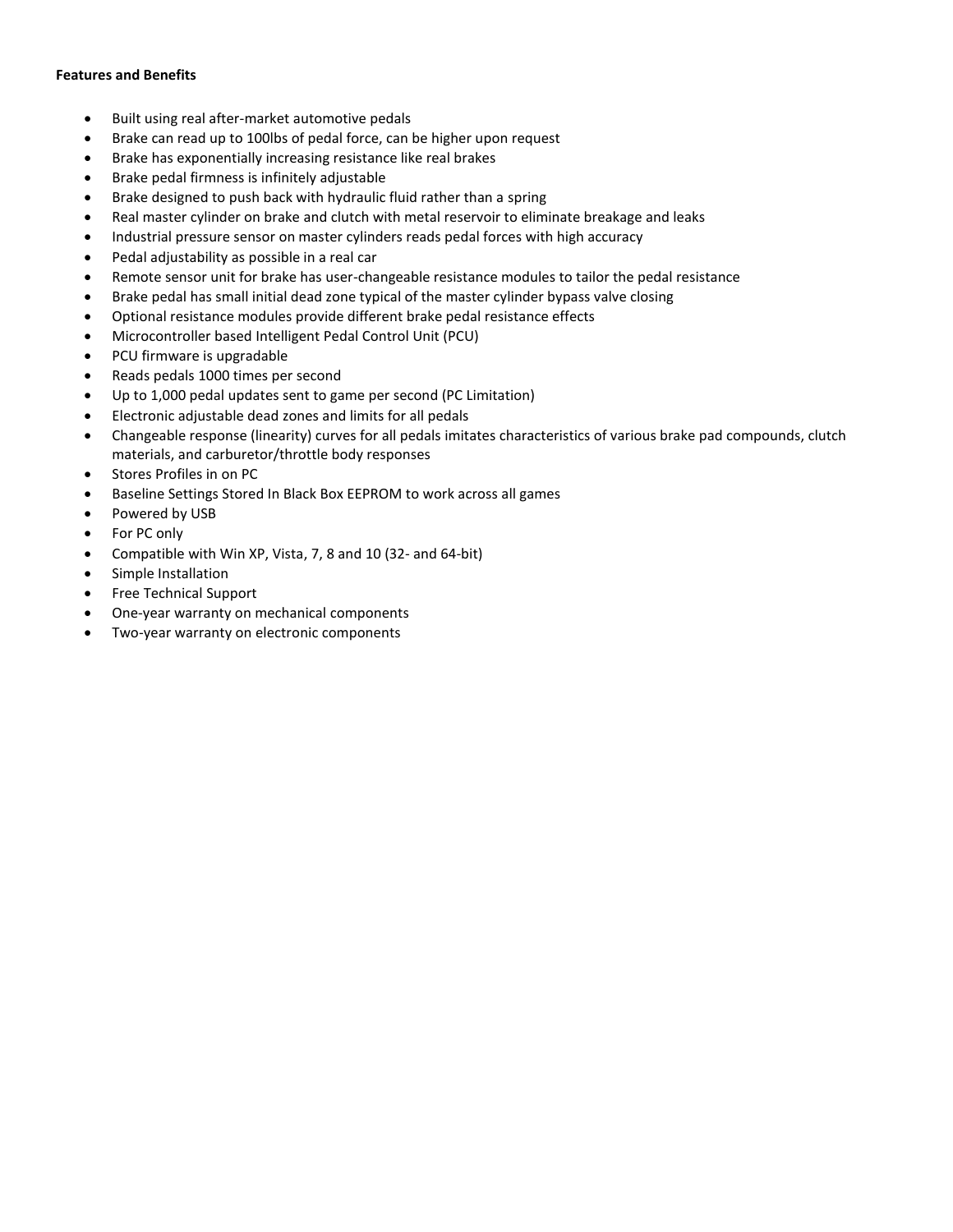Congratulations on your purchase of the most realistic sim-racing pedals available. This setup guide will help you get the most out of your new GTpro pedals. Your GTpro pedals will provide you with all the adjustability that they would have in a real race car in order to provide you with the purest sim-racing experience possible.

Your pedals arrive to you fully filled and purged. The PCU (pedal control box) is calibrated for your pedals before shipping and are ready to drive after they have been mounted.

## **About this Manual**

As we continue to improve the design of the pedals, some photos may not reflect all the upgrades and therefore may differ from the product you receive.

### **Tools and Items Required for Installation (not included)**

- Mounting bolts, nuts, and washers
- Drill and drill bits
- Screwdrivers and wrenches

# **Step 1: Getting Your Pedals Ready for Installation**

The brake pedal has been secured in the down position to prevent air from getting trapped at the pressure sensor during shipping. This is done to avoid the need to bleed the brake at the time of installation. Do not remove the strap yet. Check that the reservoir is filled to about 30% capacity with fluid.



Set the pedal assembly tilted to 45 degrees, as shown, for a period of 5 minutes to allow any air bubbles to rise to the top of the reservoir. Remove the strap holding down the pedal and press on the pedal with your hand, the pedal should not move more than  $\frac{1}{4}$ inch (6mm) before the stacking units begin to squeeze. Turn assembly upright and do not lay it on its side from this point forward.

#### **Purging Procedure**

If the pedal does move more than ¼ inch (6mm) without squeezing on the stacking units then air has made its way into the system during shipping. To remove the air, begin by removing the nuts that keep the stacking units in place (refer to figure 3 on next page) and putting the wing nut back on. Keep the pedal assembly tilted as indicated above and hold the remote sensor assembly below the height of the pedal. While holding the sensor assembly with the hose exiting straight up, pump the stacking unit shaft in and out with your hand about 5 to 10 times to flush any air bubbles to the reservoir above. Reinstall the stacking units and test the pedal, if the problem persists then repeat the steps above.

The pedal should also be pumped before any racing to prime the system and build up pressure in the system.

**ATTENTION! The clutch reservoir ships empty and should remain empty at all times. This is intentional. Adding fluid will overload the sensor and will result in permanent failure.** 

### **Step 2: Mounting Your Pedals**

Identify each pedal by the markings on the reservoir cap.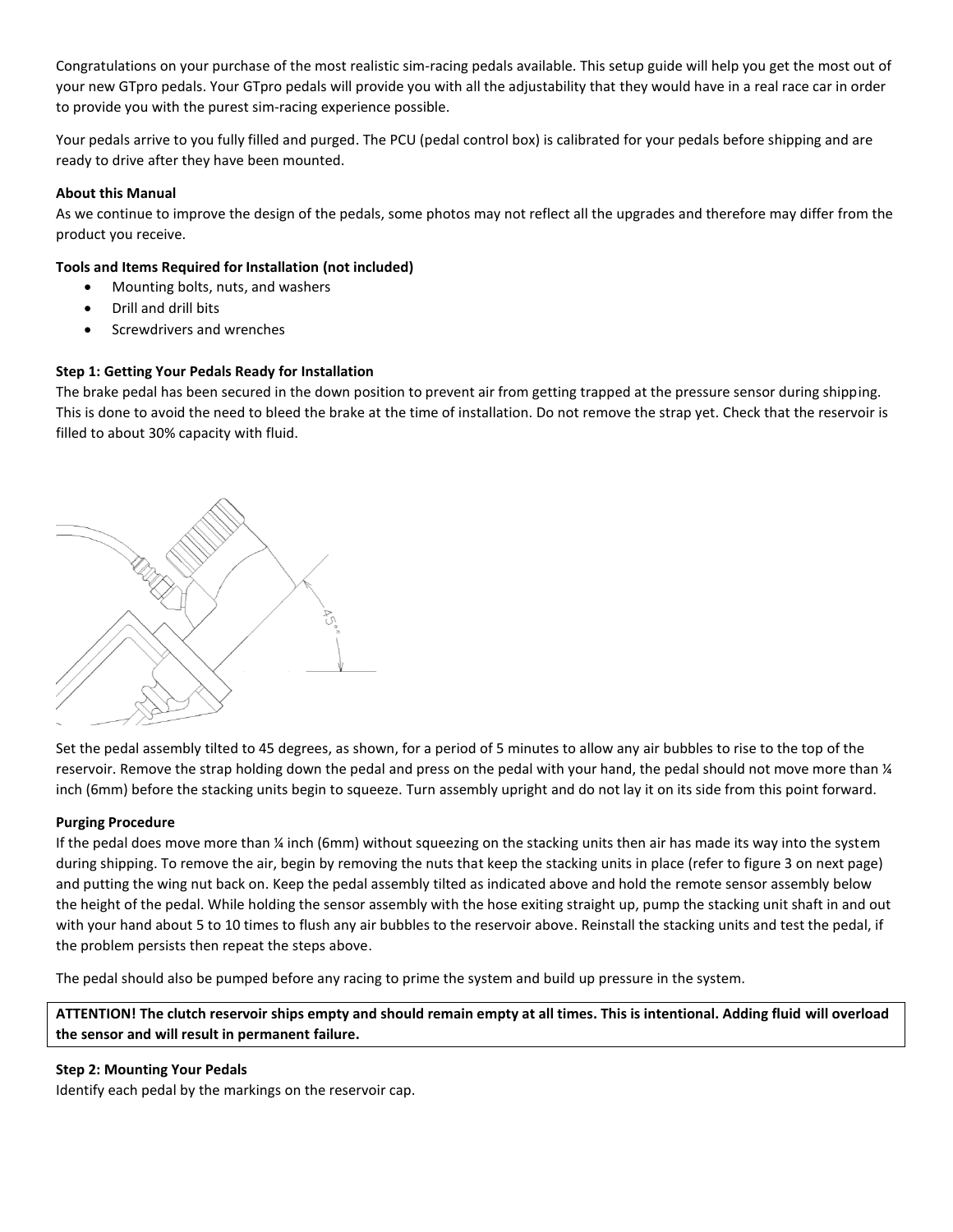Ricmotech recommends hard mounting the pedals directly to your sim-racing chassis. The mounting positions suggested are only that, a suggestion. Please feel free to change the placement of the pedals to accommodate your preferred driving style.



Suspended pedals should be mounted at a height of about 17 inches (43cm) above the sim-chassis floor. The pedals should be mounted so the brake pedal is approximately even with the throttle pedal when it is fully depressed, typically about 1 inch (25mm), but this may vary based upon the pedal firmness setting. Mount the pedals using ¼ inch or 6mm thick bolts or screws (not included). Use nuts and washers to be sure the screws will not pull out.



Your pedals may include a mounting frame to facilitate the placement of your pedals.

Route the cables to avoid having them get pinched or chafed using zip ties. Mount the PCU (Pedal Control Unit) in a location that is both out of the way yet within reach of the driver, such as next to your wheel.

Open the brake fluid reservoir and pry out the rubber plug. This plug is only to prevent spills during transport. Keep the plug in case the pedals or rig need to be moved in the future.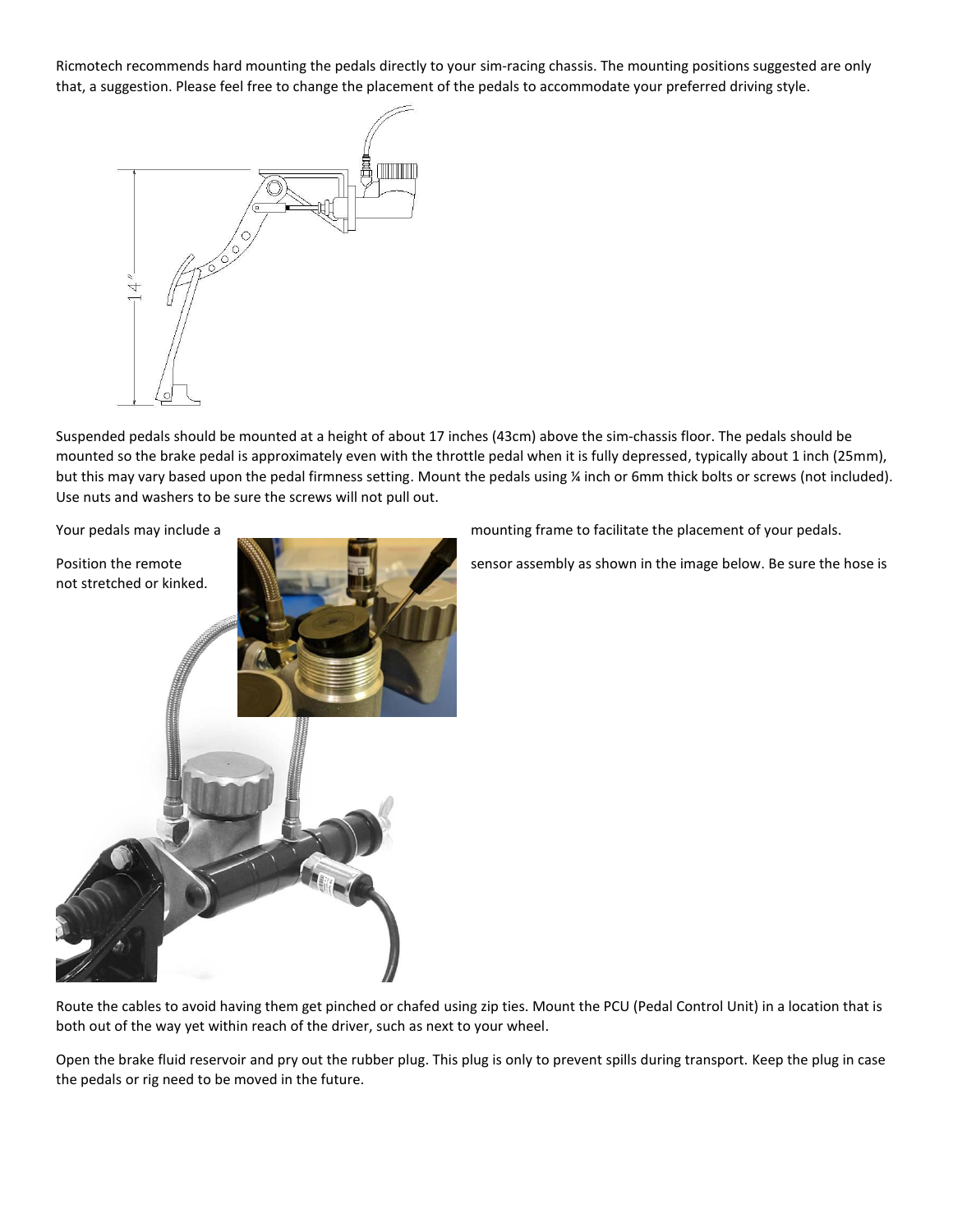The initial position of the brake and clutch pedal can be adjusted by threading the master cylinder rod into or out of the clevis. First loosen the jam nut and then rotate the master cylinder shaft. After you have reached the desired position tighten the jam nut to prevent it from moving.



### **Step 3: Making the Connections**

Plug the pedals into the PCU as follows:

Port A = Throttle Port B = Brake Port C = Clutch Port D = Hand Brake (Optional) Port E = (Spare for warranty purposes)

Windows will install its internal drivers. The pedals are powered from the USB port, no external power is required.

#### **Step 4: Test Your Pedals to be Sure Windows has Installed Drivers Correctly**

Windows XP, Vista, and 7: click Start, type: **joy.cpl** and ENTER Windows 8: go to the Start screen, type: **joy.cpl** and ENTER Windows 10: hit the "Windows" key, type: **joy.cpl** and ENTER

The Game Controllers panel will open and there should be a controller named GTpro Gen2, double click on it. A window with several axis and buttons should appear. Press each pedal in sequence and verify the X, Y and Z axis respond. If they do then Windows has properly installed the drivers and the data is getting to the PC. There are other axis and buttons displayed in this window. Those are not used at this time but are there for future use.

If your Game Controllers panel opens but does not show any axis or buttons, please go to the next step. There is an unresolved bug that may cause Windows to install an incorrect driver for the pedals. Your pedals will still function in the game. If you wish to resolve the issue and are comfortable navigating through the windows registry, then please contact Ricmotech support and someone will walk you through the steps to resolve this.

Open your favorite racing sim title and navigate to the controllers setup screen. Set the new axis for each pedal according to that software's procedure. It is recommended to calibrate each pedal to its maximum and remove any linearity or other custom settings in the sim. The pedal PCU will allow customizations to be done and will be retained in the pedal PCU memory. The settings in the pedal PCU will work in every game. Setting custom settings in both the pedals and the game can yield undesired results.

#### **Step 5: Programming and Calibration**

Follow the instructions in the SmartPanel User Guide to make electronic adjustments to the pedals.